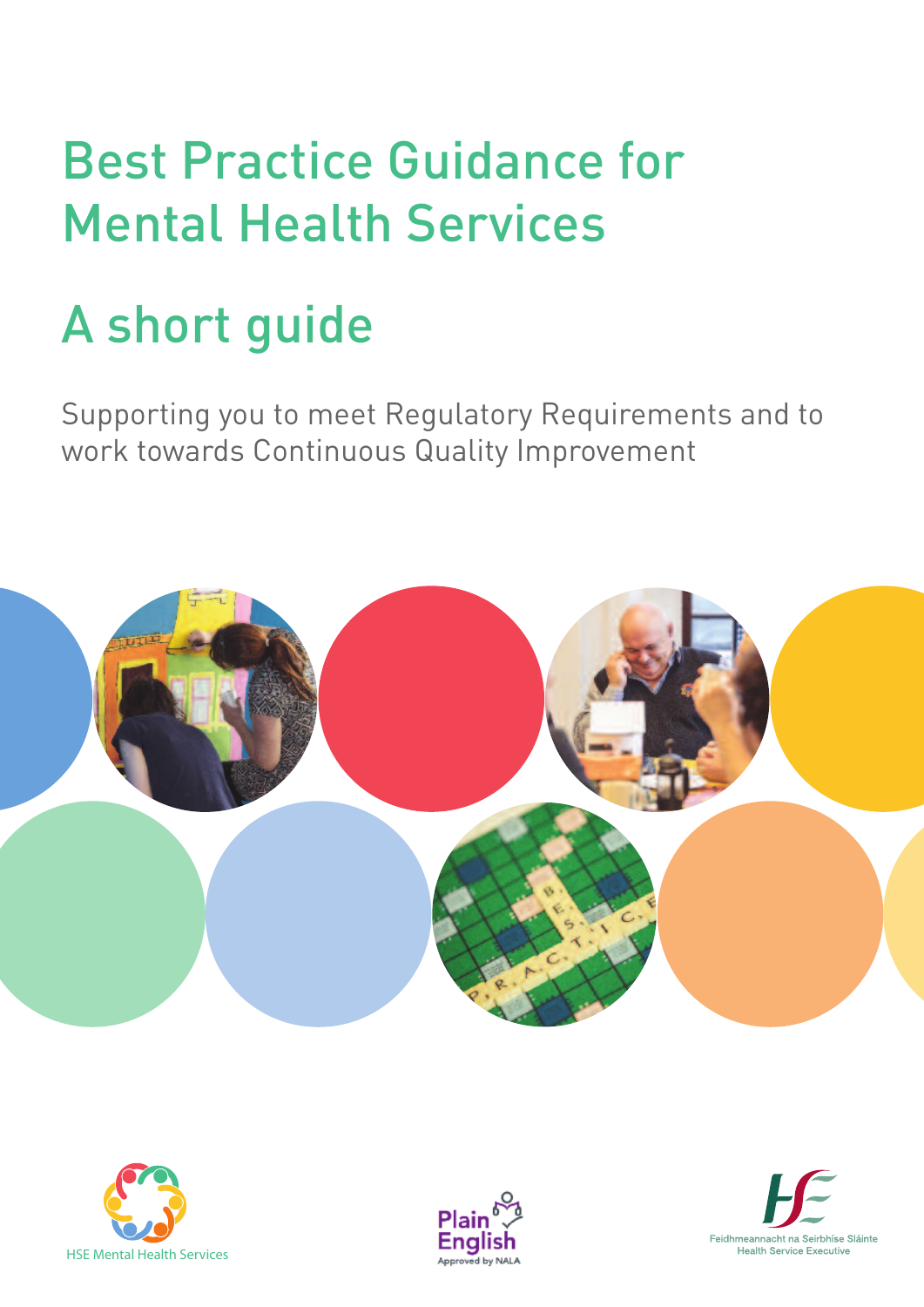# **Contents**

| <b>What is the Best Practice Guidance?</b>           |                |
|------------------------------------------------------|----------------|
| <b>Why did we develop Best Practice Guidance?</b>    | $\overline{2}$ |
| How did we develop Best Practice Guidance?           | $\overline{2}$ |
| Who does the Guidance apply to?                      | 4              |
| <b>What Best Practice does the Guidance include?</b> | 5              |
| Themes: A quick quide                                | 5              |
| Where can I find out more?                           | 8              |

. . . . . . . . .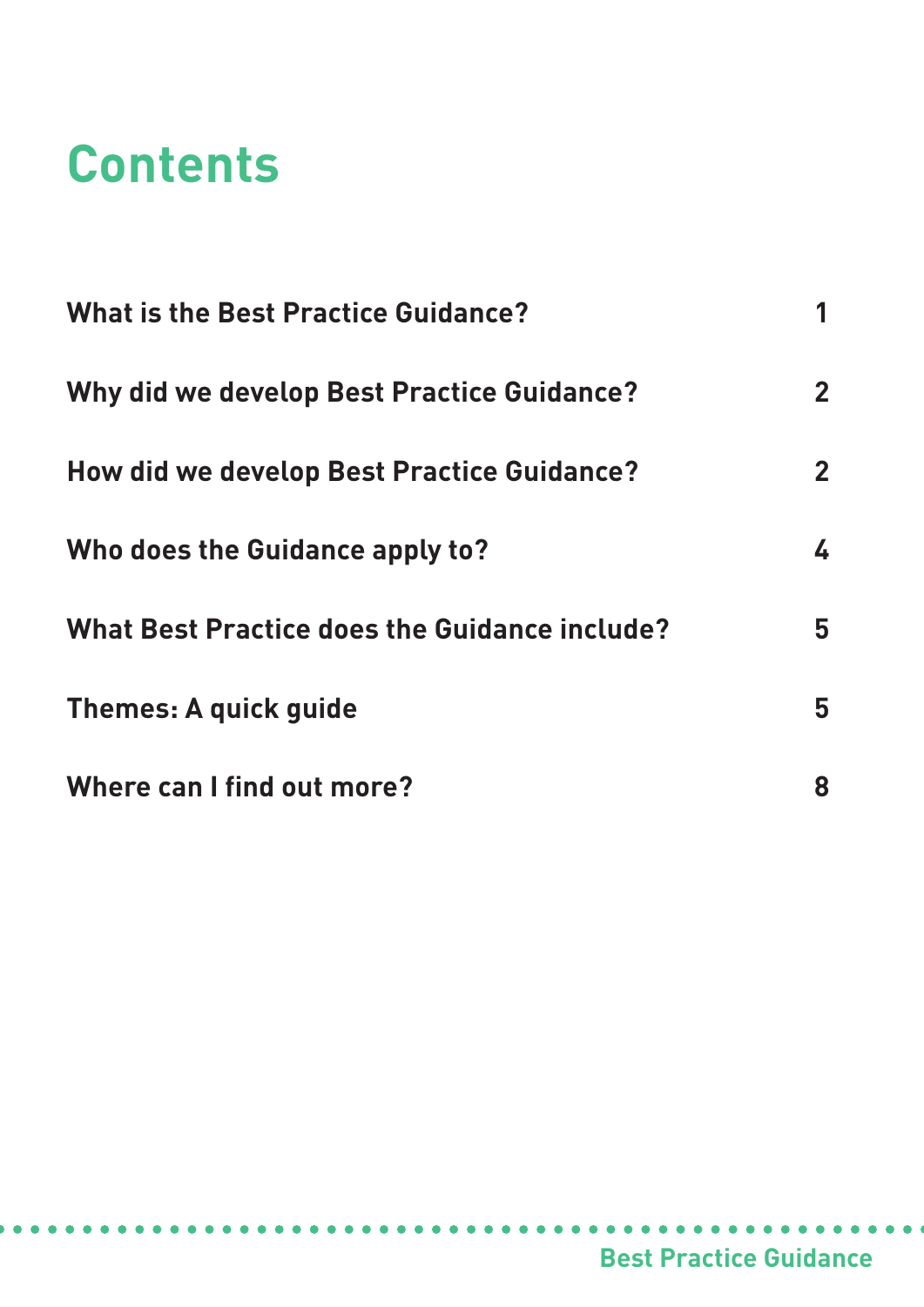# **What is the Best Practice Guidance?**

This Best Practice Guidance tells us what we need to do to make sure that children and adults in the care of our mental health services receive a high quality, safe service that meets their needs. This is a short guide. A full version is available on our website www.hse.ie/mentalhealthguidance.

The Guidance document also describes reliable mental healthcare practices. We created the Guidance based on legislation. We also considered what has been shown to work well in mental health services. This is often called 'evidence-based practice'. We did this in consultation with.

- $\bullet$  staff
- service users.
- families, and
- carers.

We are asking our mental health services to assess themselves against the Guidance.

The Best Practice Guidance will help services to identify:

- good practice, and
- areas where they can improve.

The Best Practice Guidance consists of:

- the Best Practice Guidance document, and
- a self-assessment IT tool called the GAIT Guidance Assessment Improvement tool.

We intend that the Guidance will support and guide continuous quality improvement in Irish HSE mental health services.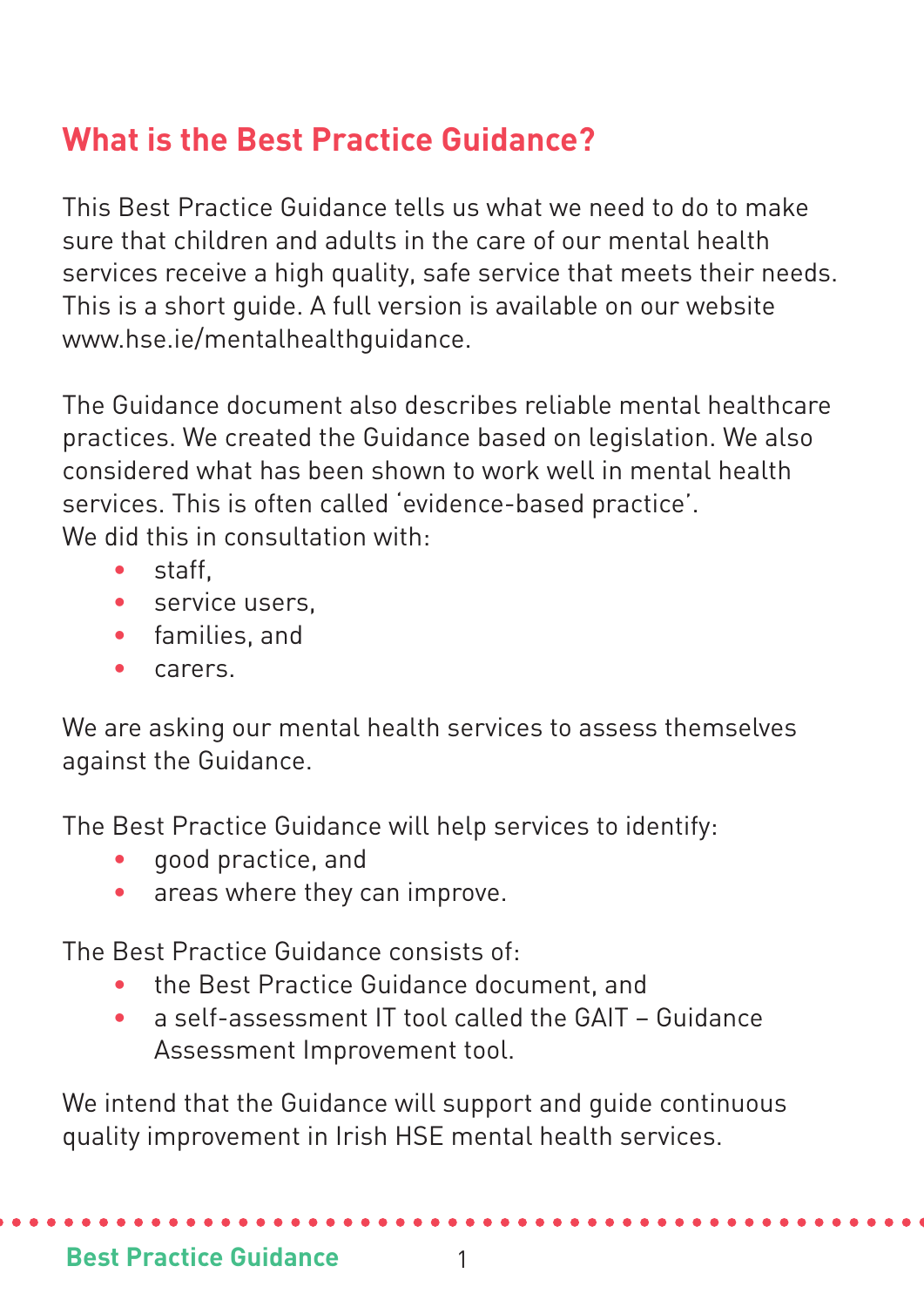# **Why did we develop Best Practice Guidance?**

We developed the Best Practice Guidance to deliver a framework that would identify and make clear:

- the legal requirements of HSE mental health services,
- the role of individual HSE mental health services in meeting these legal requirements, and
- how to improve quality.

The Guidance aims to clarify the role of our mental health services in providing high quality and safe mental health services. We follow this Guidance to make sure we are doing enough to meet the requirements of the law, meeting evidence based practices and achieving high quality outcomes for service users.

# **How did we develop Best Practice Guidance?**

The Best Practice Guidance is a national project which was initiated by the HSE National Director for Mental Health. It forms part of the Mental Health Division Operational Plan for 2016 and 2017.

The Quality Service User Safety (QSUS) department within the HSE Mental Health Division developed the Guidance.

The QSUS team works at national level to support service users, managers and clinicians across the country.

Their role is to make sure mental health services in Ireland are safe and of the highest quality.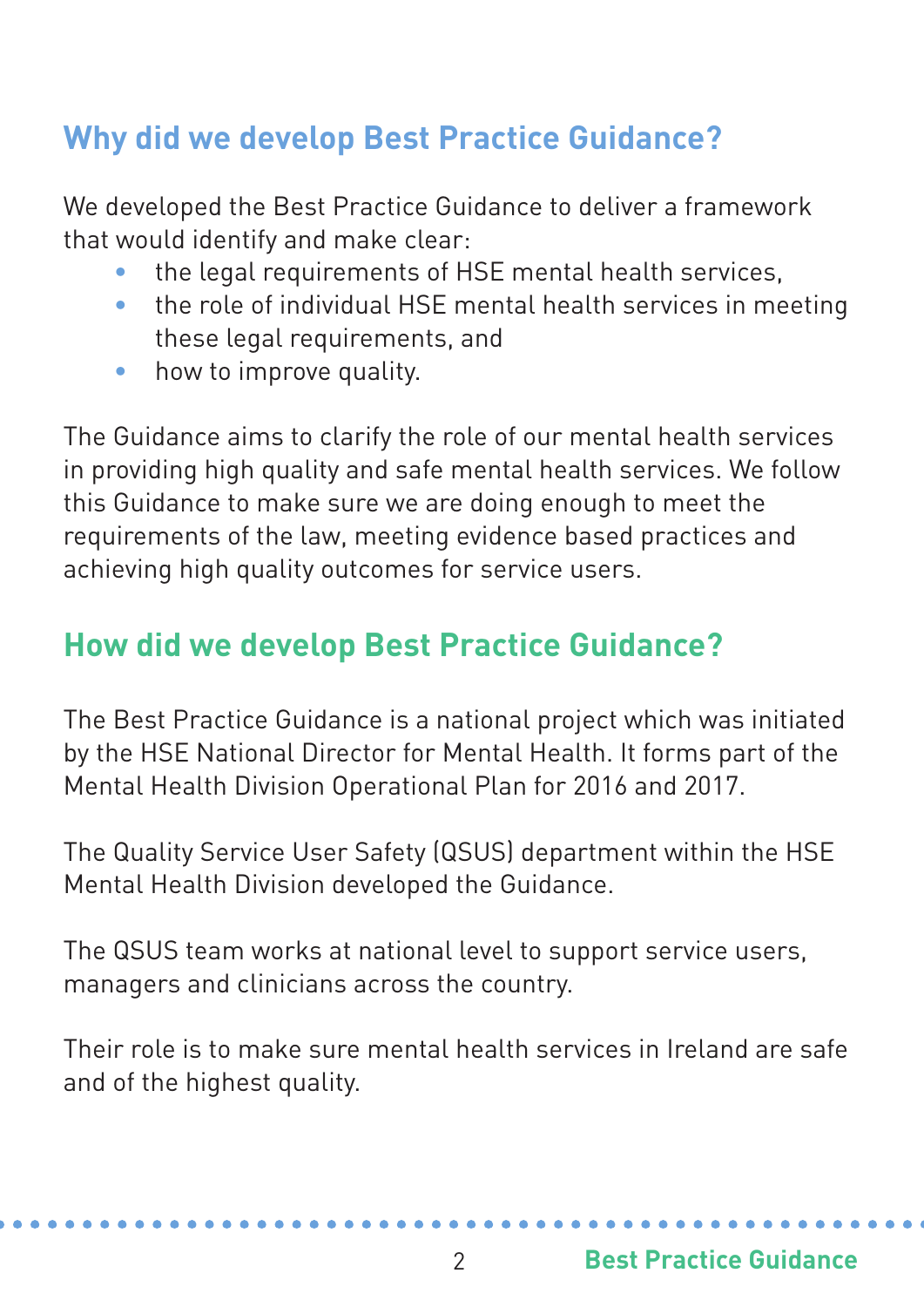We began developing this Guidance in May 2016 in consultation with:

- service users,
- families,
- carers,
- service user advocacy groups, and
- staff from HSE mental health services.

We used this collaborative approach to identify what was required, so that afterwards we could smoothly put the Guidance in place in all HSE mental health services throughout Ireland.

# **Draft Guidance was tested in four sites**

An initial draft Guidance and self assessment framework was developed and piloted in four services across Ireland.

The four pilot sites were:

- Sligo A Community Adult Mental Health Team
- Dublin The Child and Adolescent Mental Health Service in Linn Dara
- Ballinasloe The Psychiatry of Later Life team (Sector 2)
- Cork The Approved Centre at Cork University Hospital

The support of the people taking part in these pilots allowed us to test the documents and to make sure they were user friendly and the format was understandable. Then we could complete and launch the final Best Practice Guidance.

Each pilot site established a self-assessment team made up of a multidisciplinary team (including, where possible, social workers, consultant psychiatrist, psychologists, occupational therapists and nurses), service users and carers.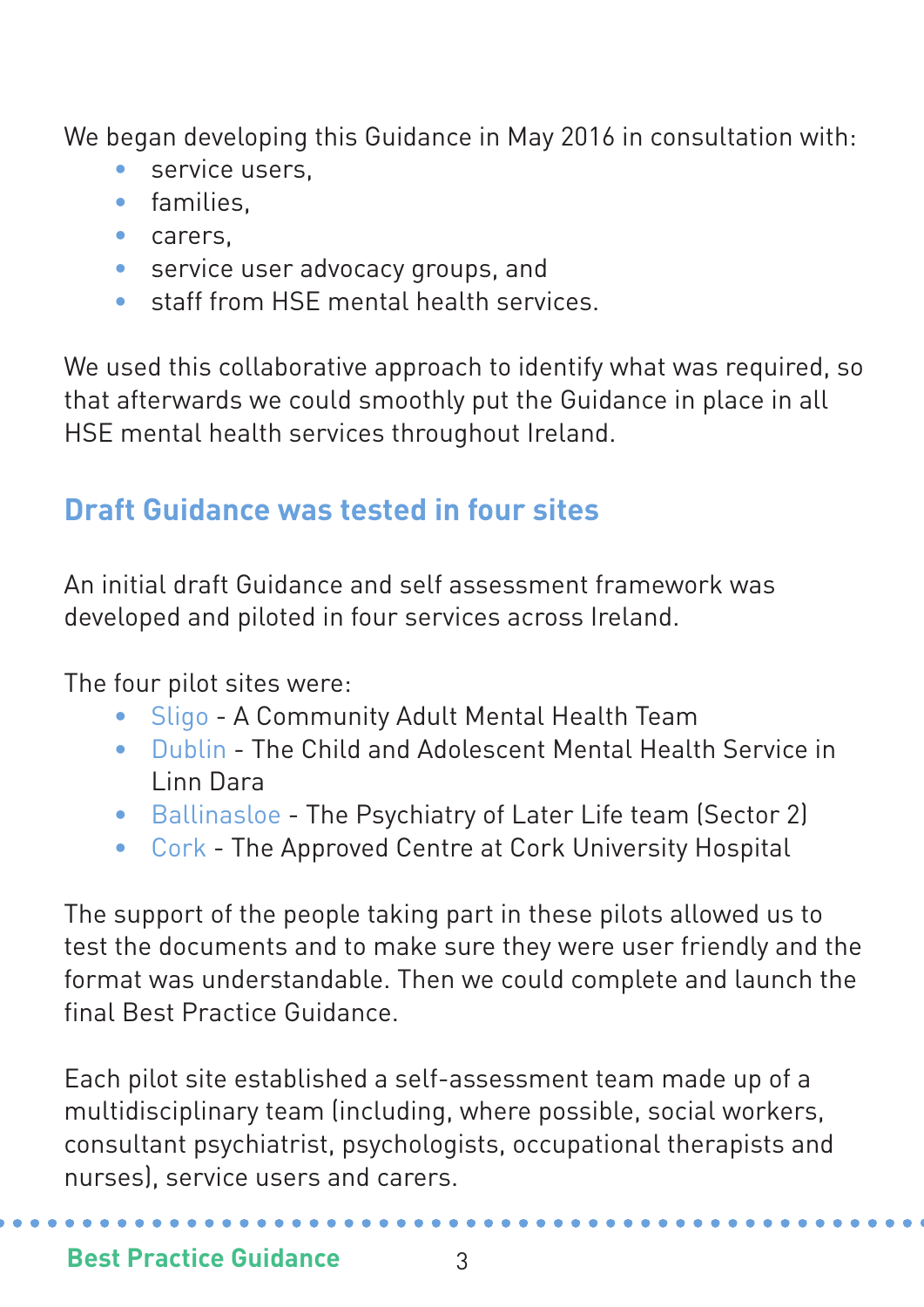These teams tested their services against the draft Guidance, using the draft self-assessment framework. At the end of the pilot, the teams identified areas of good practice and where improvements could be made.

## **Quotes from pilot sites**

"Being involved in the pilot was an opportunity to join the dots f or safer better healthcare in <sup>a</sup> CAMHS [Child and Adolescent Mental Health Services] setting."

"It's grea<sup>t</sup> that frontline staff are involved in the development of these Guidance. It was refreshing that the division asked working MDTs [multidisciplinary teams] to consider the practicalities of using the Guidance".

# **Who does the Guidance apply to?**

The Best Practice Guidance applies to all staff and management working in mental health services provided or funded by the HSE.

The Guidance is supported by the HSE National Director Mental Health and the National Management team.

Effective use of the Guidance requires the whole organisation to be committed to improving its performance. This is an essential element for success and it requires strong leadership.

The Guidance will help our mental health service to:

- improve its overall performance, and
- develop a culture of continuous quality improvement with a focus on service users, providers, and quality outcomes.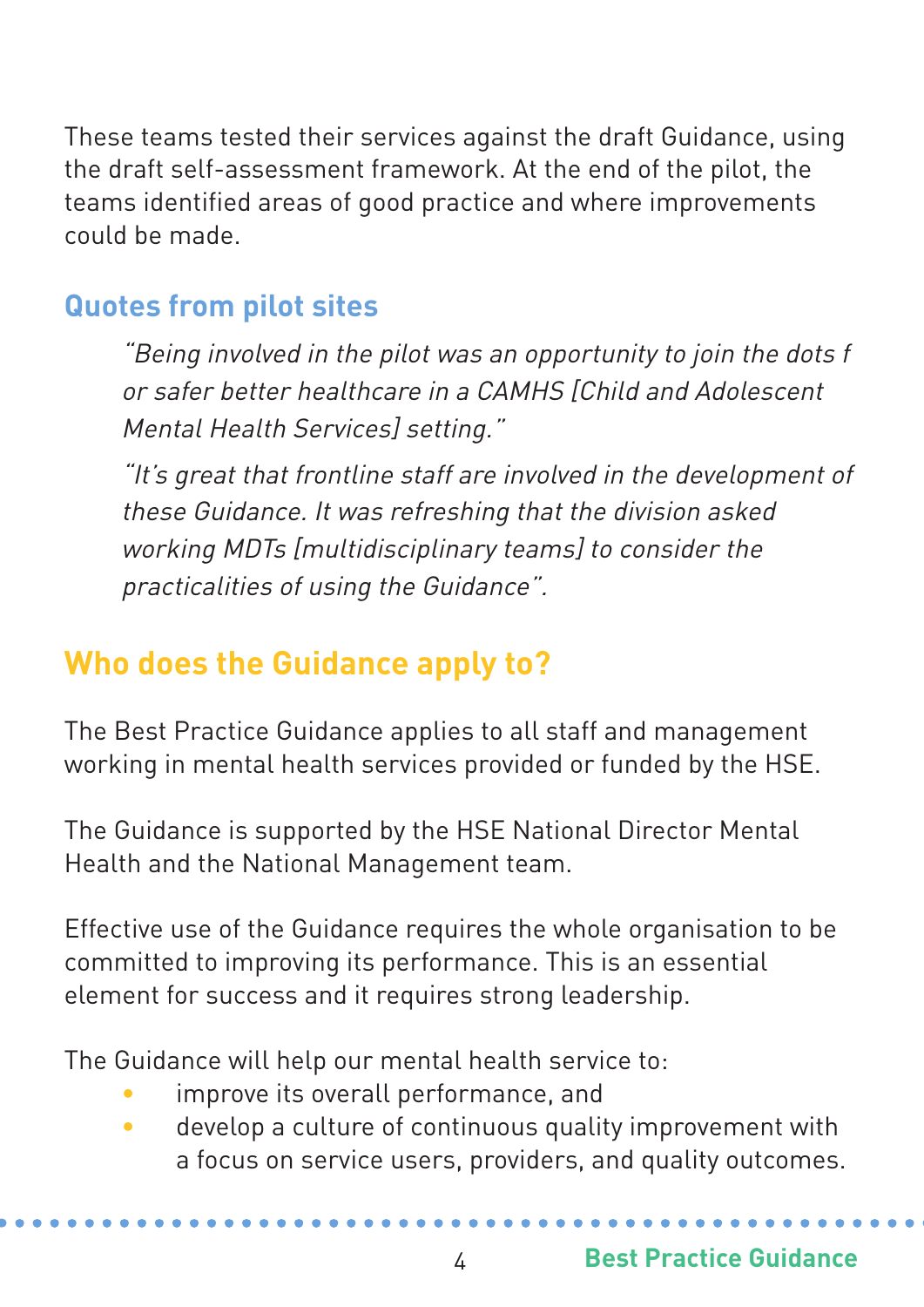Every mental health service we provide will be supported to follow the Best Practice Guidance in carrying out a self assessment of their own service. In other words, each mental health service will set up a self assessment team before they start the assessment process.

## **What Best Practice does the Guidance include?**

The Best Practice Guidance for mental health services is divided into five themes.

Theme 1 – Recovery oriented care and support Theme 2 – Effective care and support Theme 3 – Safe care and support Theme 4 – Leadership, governance and management Theme 5 – Workforce

#### **Themes: a quick guide**

| Theme 1: Recovery oriented care and support |                                                                                                                                                                                                  |
|---------------------------------------------|--------------------------------------------------------------------------------------------------------------------------------------------------------------------------------------------------|
|                                             | Theme 1 looks at how our mental health<br>services place adults and children at the<br>centre of what we do.<br>This includes:<br>protecting service users' rights, and<br>respecting diversity. |
|                                             | It also includes promoting:<br>• access to services.<br>advocacy, and<br>connections with family and community.                                                                                  |
|                                             | This theme is about a partnership approach<br>to recovery.                                                                                                                                       |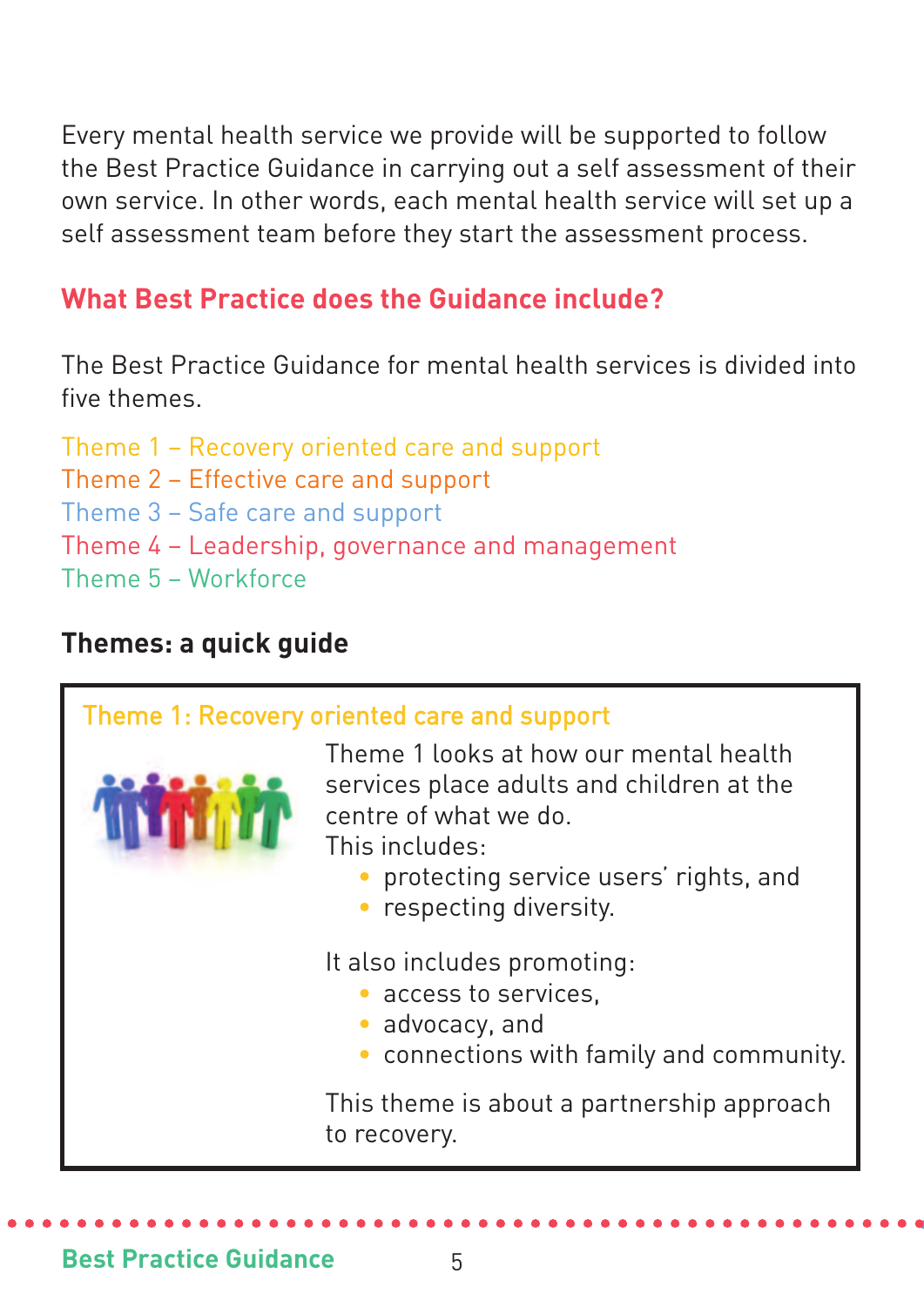## Theme 2: Effective care and support

Theme 2 is about how our mental health services can deliver the best possible service and achieve the best possible outcome for our service users.

### Theme 3: Safe care and support



Theme 3 is about how mental health services protect service users, staff and visitors from the risk of harm. This means we identify and assess risk and take appropriate action to learn from any difficult incidents.

### Theme 4: Leadership, governance and management

Theme 4 is about how we make decisions in our mental health services. It is also about how we manage risks. It details how our services are:

- governed,
- lead, and
- managed.

This theme shows where accountability lies. It also shows how we meet our obligations about:

- strategy,
- regulatory requirements, and
- financial obligations.

#### Theme 5: Workforce



Theme 5 is about our mental health services workforce and how we plan, organise and lead them.

It is about how we do this to achieve our objectives for the service – which is to provide high quality, safe and reliable mental healthcare.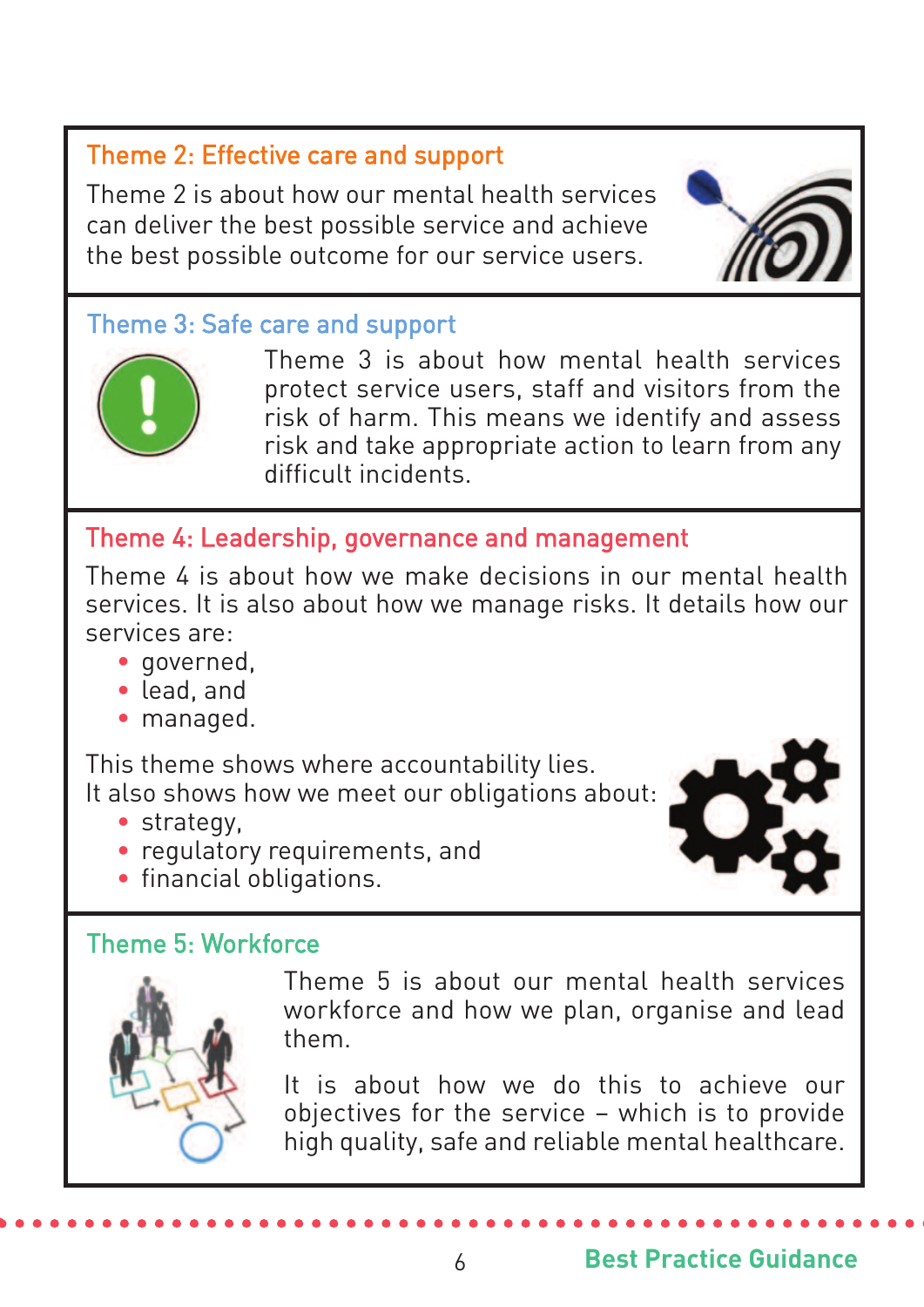The Guidance will help you to identify what is a high quality, recovery oriented, effective, safe and reliable Mental Health Service.

Each of the five themes are described in terms of aims – statements of intent that reflect a high quality service.

Each aim is supported by a number of indicators which when met achieve the aim.

Finally, each indicator is further broken down into features which demonstrate achievement of that indicator.



The following image shows you how these elements interlink.

This structured process will assist the self-assessment team to identify and compare their service against the Best Practice Guidance and to rate their level of achievement.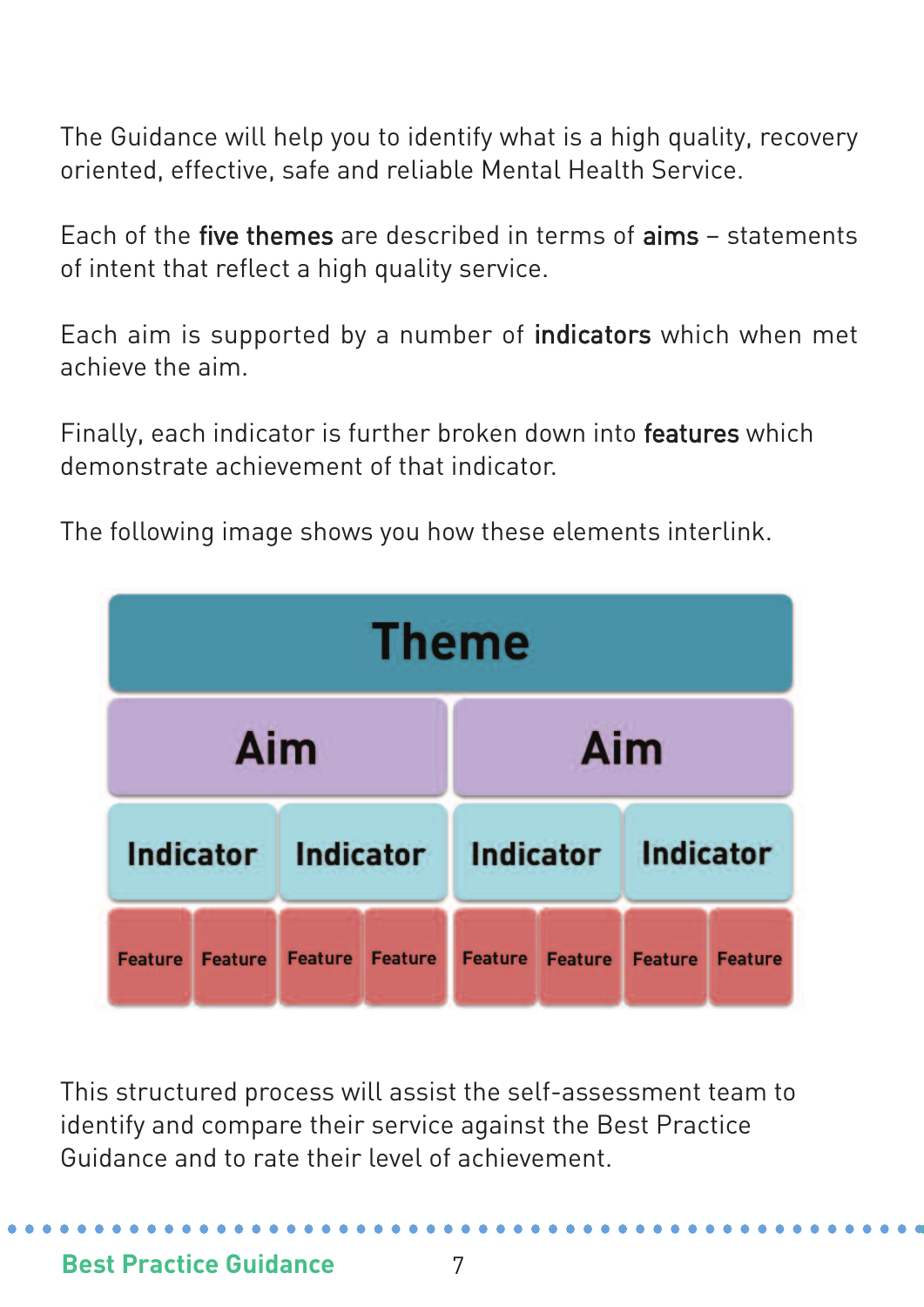## **Where can I find out more?**

You can find a full version of the HSE Best Practice Guidance for Mental Health Services and FAQs on our website at:

#### Hse.ie/mentalhealthguidance.ie

## **Contacts:**

HSE Best Practice Guidance - Project Lead Quality, Standards, and Compliance Officer National Mental Health Division Linda Moore Phone: 087 668 2930 Email: linda.moore1@hse.ie

# Best Practice Guidance Administrator Beverley Browne Phone: 087 140 9573 Email: beverley.browne@hse.ie

#### General enquiries

Email: qsus.mentalhealth@hse.ie